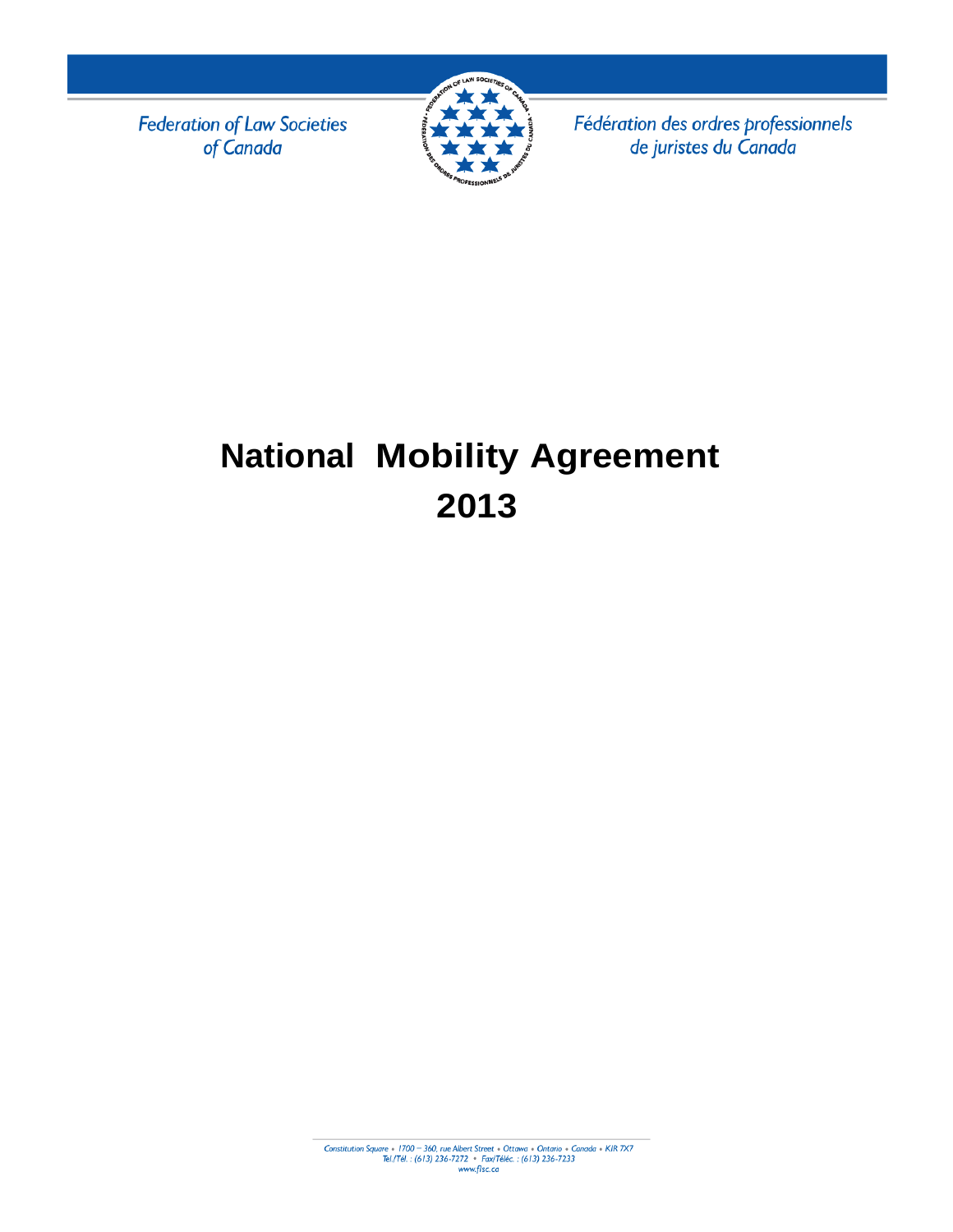# Federation of Law Societies of Canada

May, 2013 City

The purpose of this agreement is to facilitate temporary and permanent mobility of lawyers between Canadian jurisdictions.

While the signatories participate in this agreement voluntarily, they intend that only lawyers who are members of signatories that have implemented reciprocal provisions in their jurisdictions will be able to take advantage of the provisions of this agreement.

The signatories recognize that

- they have a duty to the Canadian public and to their members to regulate the inter- jurisdictional practice of law so as to ensure that their members practise law competently, ethically and with financial responsibility, including professional liability insurance and defalcation compensation coverage, in all jurisdictions of Canada,
- while differences exist in the legislation, policies and programs pertaining to the signatories, including those differences between common law and civil law jurisdictions in Canada, lawyers have a professional responsibility to ensure that they are competent with respect to any matter that they undertake, and
- it is desirable to facilitate a nationwide regulatory regime for the interjurisdictional practice of law to promote uniform standards and procedures, while recognizing the exclusive authority of each signatory within its own legislative jurisdiction.

Most of the signatories subscribed to the Interjurisdictional Practice Protocol of 1994, in which they agreed to certain measures to facilitate the temporary and permanent interjurisdictional practice of law and the enforcement of appropriate standards on lawyers practising law in host jurisdictions.

Since December 2002, all provincial law societies, other than the Chambre des notaires du Quebec ("Chambre"), have signed the National Mobility Agreement ("NMA") establishing a comprehensive mobility regime for Canadian lawyers.

In 2006 all law societies other than the Chambre, signed the Territorial Mobility Agreement. Under that agreement, provisions were mandated for reciprocal permanent mobility between the law societies of the territories and the provinces for five years. A further agreement made in November 2011 renewed the Territorial Mobility Agreement without a termination date.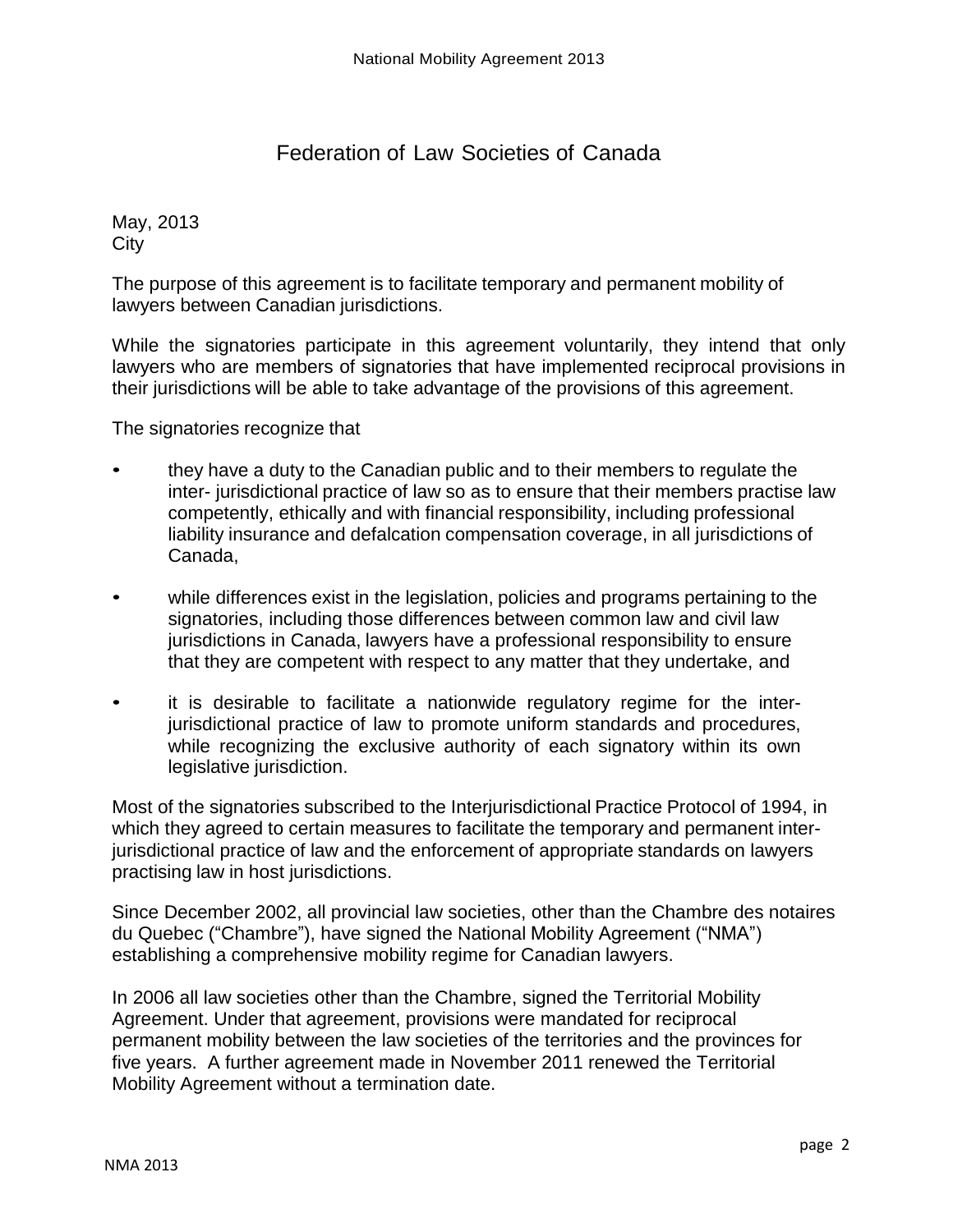In June 2008 Quebec enacted a "Regulation respecting the issuance of special permits of the Barreau du Quebec" ("Barreau"), which provided, inter alia, that a member in good standing of a bar of another Canadian province or territory could become a member of the Barreau known as a "Canadian legal advisor" ("CLA"). A CLA may provide legal services respecting the law of federal jurisdiction, the law of his or her home province and public international law.

In March 2010 all law societies, other than the Chambre, signed the Quebec Mobility Agreement ("QMA"). Under that agreement members of the Barreau are able to exercise mobility in the common law jurisdictions on a reciprocal basis as CLAs.

In June 2010 the Council of the Federation approved the Mobility Defalcation Compensation Agreement ("MDCA") to bring more consistency, certainty and transparency to the process for compensating the public if funds are misappropriated by lawyers exercising their mobility rights under the NMA. Since then, all provincial law societies, other than the Barreau and the Chambre, have signed the MDCA.

In March 2012 all law societies, including the Chambre, signed an addendum to the Quebec Mobility Agreement extending to members of the Chambre the right to acquire CLA status in another province.

In January 2013, the Council of the Federation of Law Societies approved a report from the National Mobility Policy Committee. In that report, the Committee concluded and recommended that it would be in the public interest to implement mobility to and from the Barreau on the same terms as now apply to mobility between common law jurisdictions under the permanent mobility provisions of the NMA. The Committee also reported that the CLA provisions of the QMA and its Addendum should continue in place with respect to members of the Chambre, and the Chambre was in favour of that resolution. The Committee's report and recommendations do not affect the current rules for temporary mobility between Quebec and other provinces and the territories.

As a result, the signatories hereby agree to adopt this new National Mobility Agreement, 2013 ("NMA 2013"), changing the original NMA to remove the distinction between members of the Barreau and members of law societies outside of Quebec for the purposes of transfer between governing bodies. The signatories also agree to incorporate into the NMA 2013 the provisions for members of the Chambre to be granted status as CLAs by law societies outside of Quebec and to rescind the QMA and its Addendum.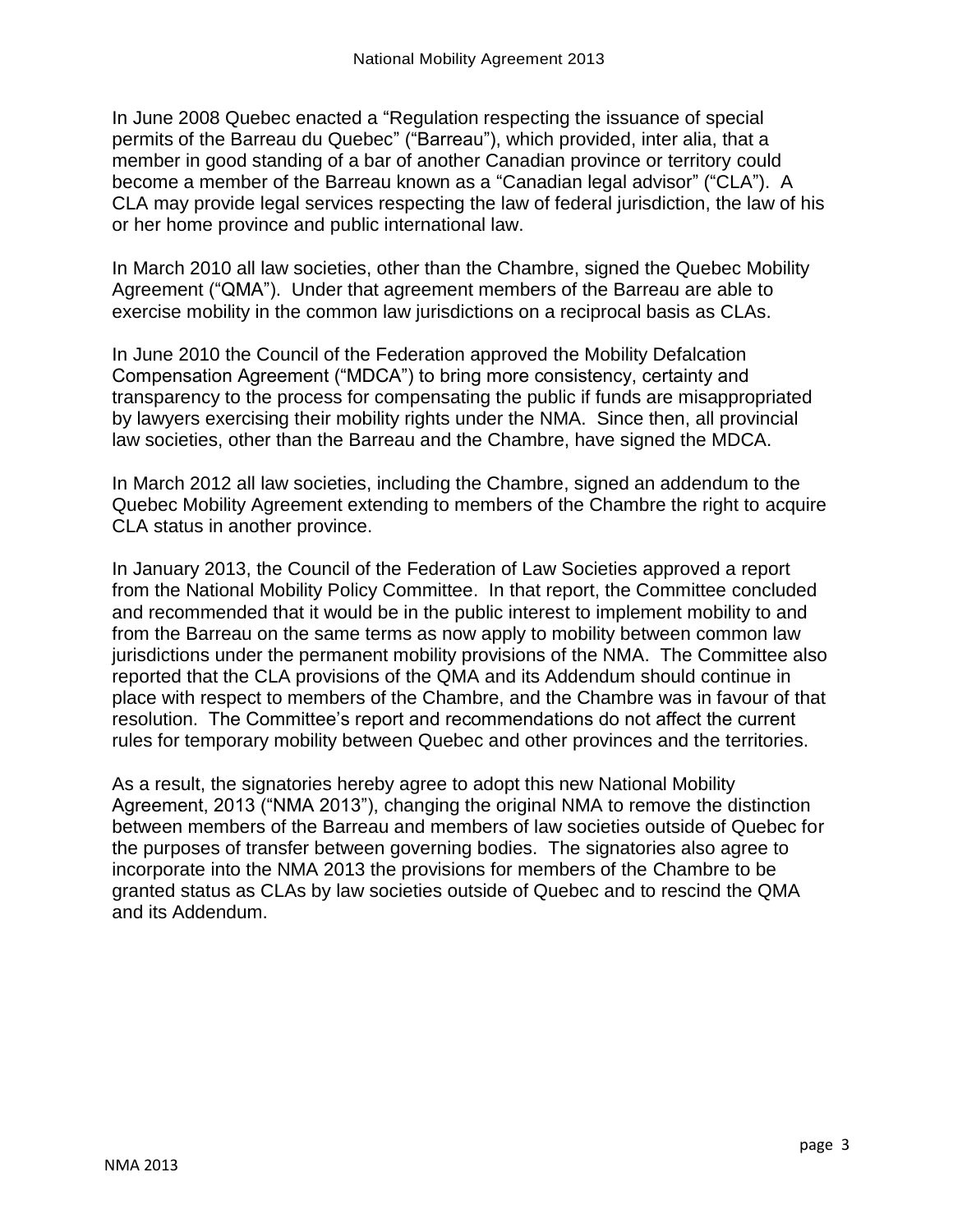### **THE SIGNATORIES AGREE AS FOLLOWS:**

#### **Definitions**

1. In this agreement, unless the context indicates otherwise:

"Barreau" means le Barreau du Québec;

"Chambre" means la Chambre des notaires du Québec;

"day" means any calendar day or part of a calendar day in which a lawyer provides legal services;

"discipline" includes a finding by a governing body of any of the following:

- (a) professional misconduct;
- (b) incompetence;
- (c) conduct unbecoming a lawyer;
- (d) lack of physical or mental capacity to engage in the practice of law;
- (e) any other breach of a lawyer's professional responsibilities;

"disciplinary record" includes any of the following, unless reversed on appeal or review:

- (a) any action taken by a governing body as a result of discipline;
- (b) disbarment;
- (c) a lawyer's resignation or otherwise ceasing to be a member of a governing body as a result of disciplinary proceedings;
- (d) restrictions or limits on a lawyer's entitlement to practise;
- (e) any interim suspension or restriction or limits on a lawyer's entitlement to practise imposed pending the outcome of a disciplinary hearing.
- "entitled to practise law" means allowed, under all of the legislation and regulation of a home jurisdiction, to engage in the practice of law in the home jurisdiction;
- "governing body" means the Law Society or Barristers' Society in a Canadian common law jurisdiction, the Barreau and the Chambre;
- "home governing body" means any or all of the governing bodies of the legal profession in Canada of which a lawyer is a member, and "home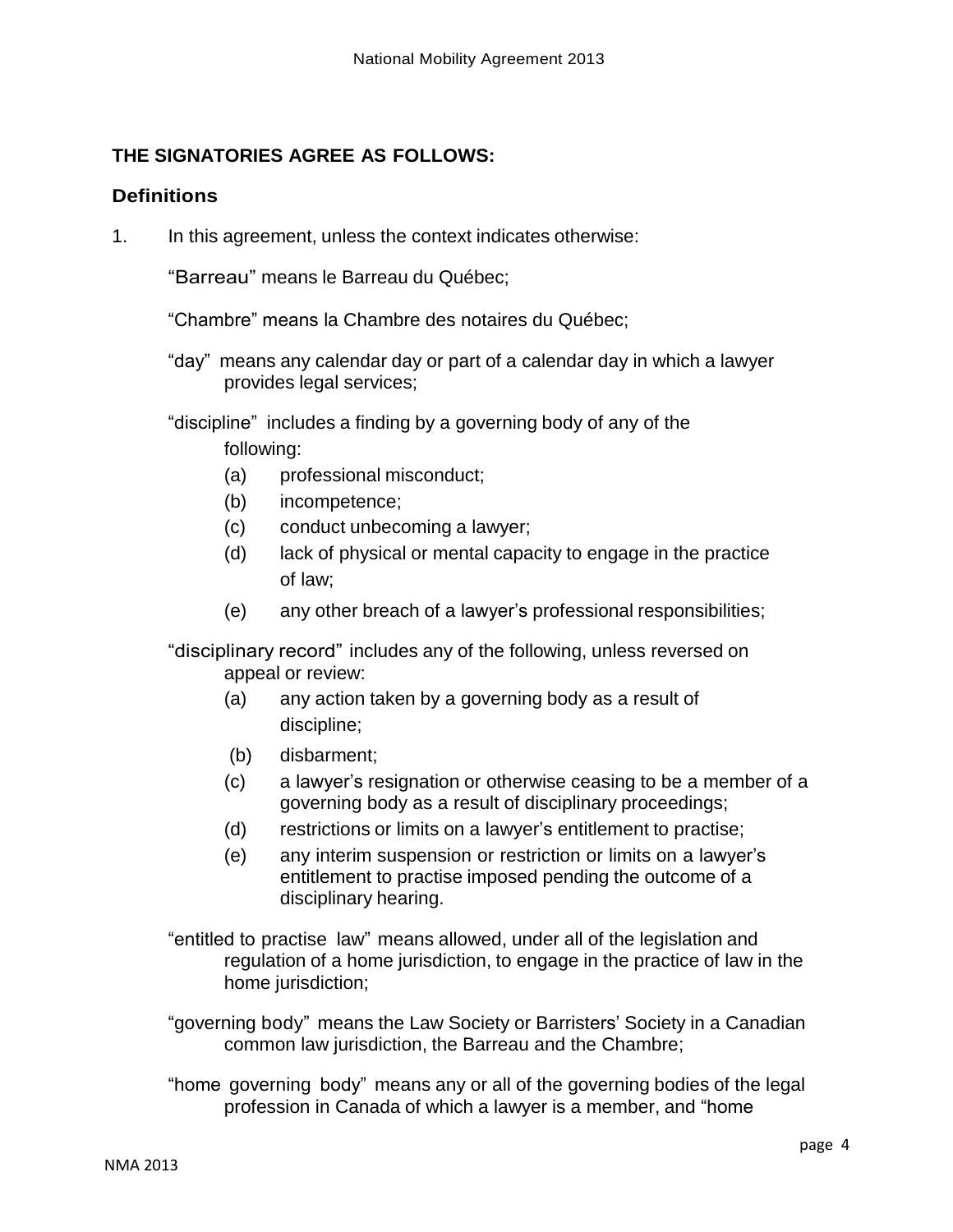jurisdiction" has a corresponding meaning;

- "host governing body" means a governing body of the legal profession in Canada in whose jurisdiction a lawyer practises law without being a member, and "host jurisdiction" has a corresponding meaning;
- "Inter-Jurisdictional Practice Protocol" means the 1994 Inter-Jurisdictional Practice Protocol of the Federation of Law Societies of Canada, as amended from time to time;
- "lawyer" means a member of a signatory governing body, other than the Chambre;
- "liability insurance" means compulsory professional liability errors and omissions insurance required by a governing body;
- "mobility permit" means a permit issued by a host governing body on application to a lawyer allowing the lawyer to provide legal services in the host jurisdiction on a temporary basis;
- "notary" means a member of the Chambre;
- "practice of law" has the meaning with respect to each jurisdiction that applies in that jurisdiction;
- "providing legal services" means engaging in the practice of law physically in a Canadian jurisdiction or with respect to the law of a Canadian jurisdiction;
- "Registry" means the National Registry of Practising Lawyers established under clause 18 of this agreement;
- "resident" has the meaning respecting a province or territory that it has with respect to Canada in the *Income Tax Act* (Canada).

#### **General**

- 2. The signatories agree to adopt this agreement as a replacement for the National Mobility Agreement of 2002, the Quebec Mobility Agreement of 2010 and the Addendum to the Quebec Mobility Agreement of 2012, all of which are revoked by consent.
- 3. The signatory governing bodies will
	- (a) use their best efforts to obtain from the appropriate legislative or supervisory bodies amendments to their legislation or regulations necessary or advisable in order to implement the provisions of this agreement;
	- (b) amend their own rules, by-laws, policies and programs to the extent they consider necessary or advisable in order to implement the provisions of this agreement;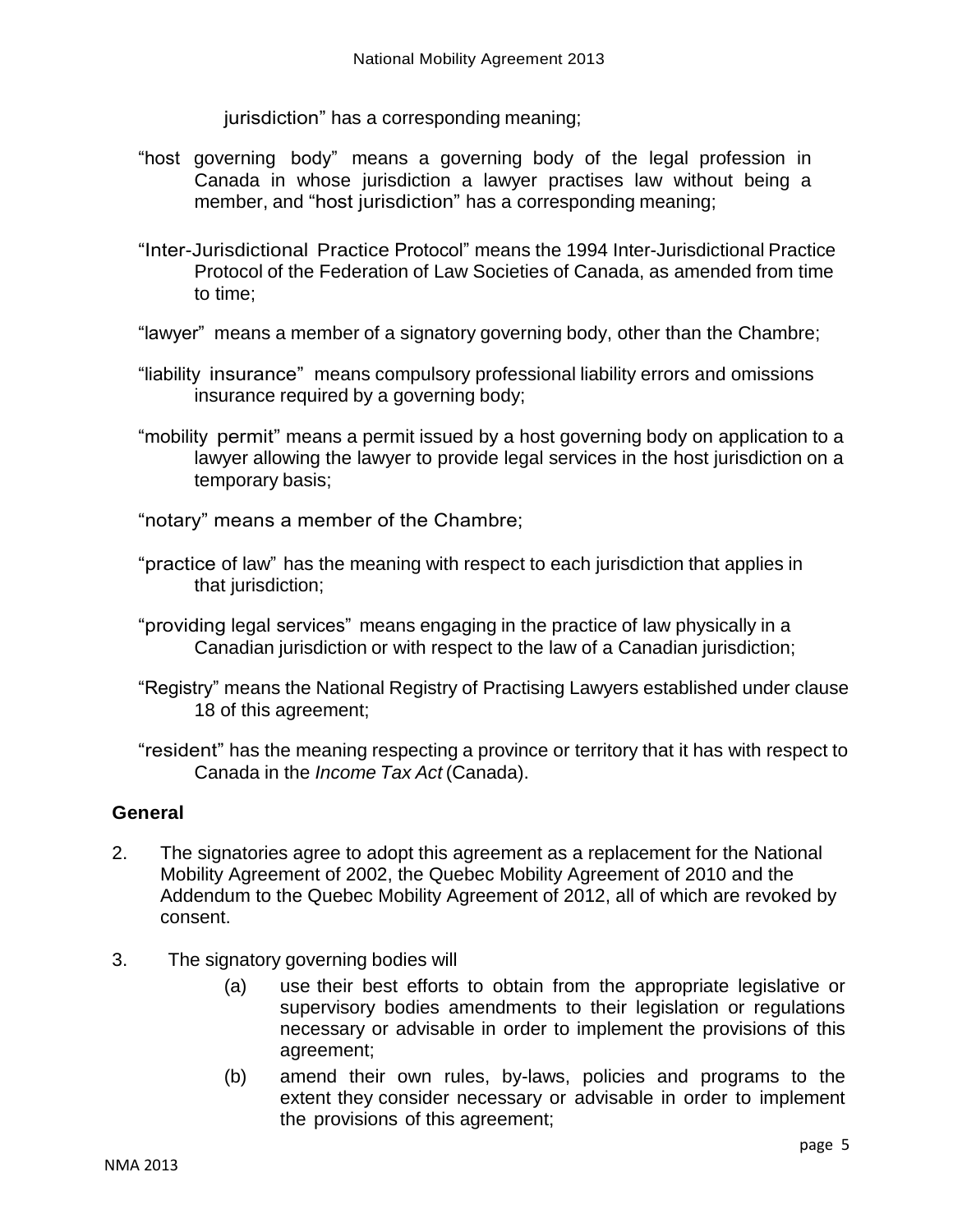- (c) comply with the spirit and intent of this agreement to facilitate mobility of Canadian lawyers in the public interest and strive to resolve any differences among them in that spirit and in favour of that intent; and
- (d) work cooperatively to resolve all current and future differences and ambiguities in legislation, policies and programs regarding interjurisdictional mobility.
- 4. Signatory governing bodies will subscribe to this agreement and be bound by it by means of the signature of an authorized person affixed to any copy of this agreement.
- 5. A signatory governing body will not, by reason of this agreement alone,
	- (a) grant to a lawyer who is a member of another governing body greater rights to provide legal services than are permitted to the lawyer by his or her home governing body; or
	- (b) relieve a lawyer of restrictions or limits on the lawyer's right to practise, except under conditions that apply to all members of the signatory governing body.
- 6. Amendments made under clause 3(b) will take effect immediately on adoption with respect to members of signatory governing bodies that have adopted reciprocal provisions.

#### **Temporary Mobility Among Common Law Jurisdictions**

7. Clauses 8 to 32 apply to temporary mobility of lawyers of common law jurisdictions in other common law jurisdictions.

#### **Mobility without permit**

- 8. A host governing body will allow a lawyer from another jurisdiction to provide legal services in the host jurisdiction or with respect to the law of the host jurisdiction on a temporary basis, without a mobility permit or notice to the host governing body, for a total of not more than 100 days in a calendar year, provided the lawyer:
	- (a) meets the criteria in clause 11; and
	- (b) has not established an economic nexus with the host jurisdiction as described in clause 17.
- 9. The host governing body will have the discretion to extend the time limit for temporary mobility under clause 8 with respect to an individual lawyer.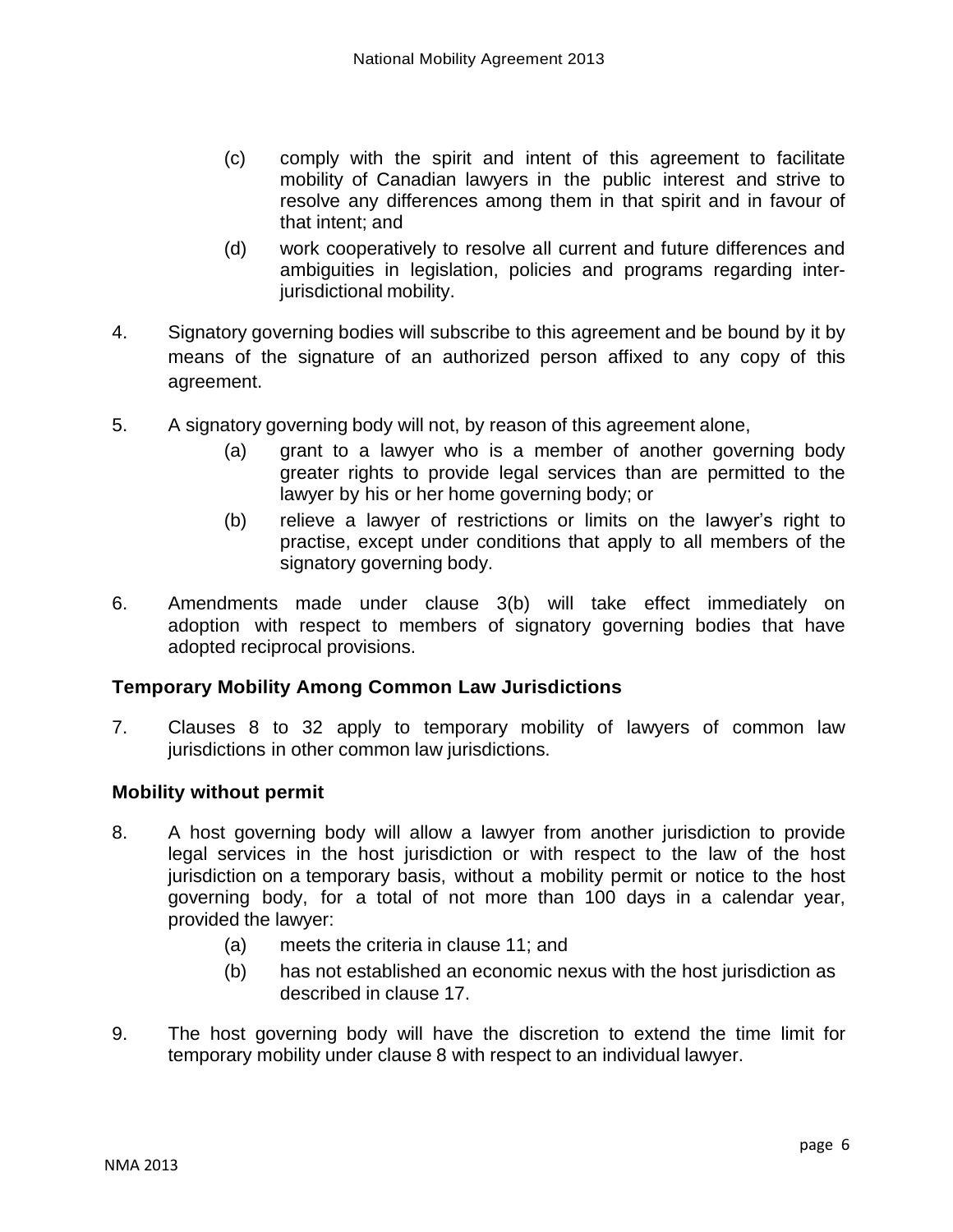- 10. It will be the responsibility of a lawyer to
	- (a) record and verify the number of days in which he or she provides legal services in a host jurisdiction(s) or with respect to each jurisdiction; and
	- (b) prove that he or she has complied with provisions implementing clause 8.
- 11. To qualify to provide legal services on a temporary basis without a mobility permit or notice to the host governing body under clause 8, a lawyer will be required to do each of the following at all times:
	- (a) be entitled to practise law in a home jurisdiction;
	- (b) carry liability insurance that:
		- (i) is reasonably comparable in coverage and amount to that required of lawyers of the host jurisdiction; and
		- (ii) extends to the lawyer's practice in the host jurisdiction;
	- (c) have defalcation compensation coverage from a Canadian governing body that extends to the lawyer's practice in the host jurisdiction;
	- (d) not be subject to conditions of or restrictions on the lawyer's practice or membership in the governing body in any jurisdiction;
	- (e) not be the subject of criminal or disciplinary proceedings in any jurisdiction; and
	- (f) have no disciplinary record in any jurisdiction.
- 12. For the purposes of clause 8:
	- (a) a lawyer practising law of federal jurisdiction in a host jurisdiction will be providing legal services in the host jurisdiction;
	- (b) as an exception to subclause (a), when appearing before the following tribunals in a host jurisdiction a lawyer will not be providing legal services in a host jurisdiction:
		- (i) the Supreme Court of Canada;
		- (ii) the Federal Court of Canada;
		- (iii) the Tax Court of Canada;
		- (iv) a federal administrative tribunal.
- 13. A host jurisdiction will allow a lawyer to accept funds in trust on deposit, provided the funds are deposited to a trust account:
	- (a) in the lawyer's home jurisdiction; or
	- (b) operated in the host jurisdiction by a member of the host governing body.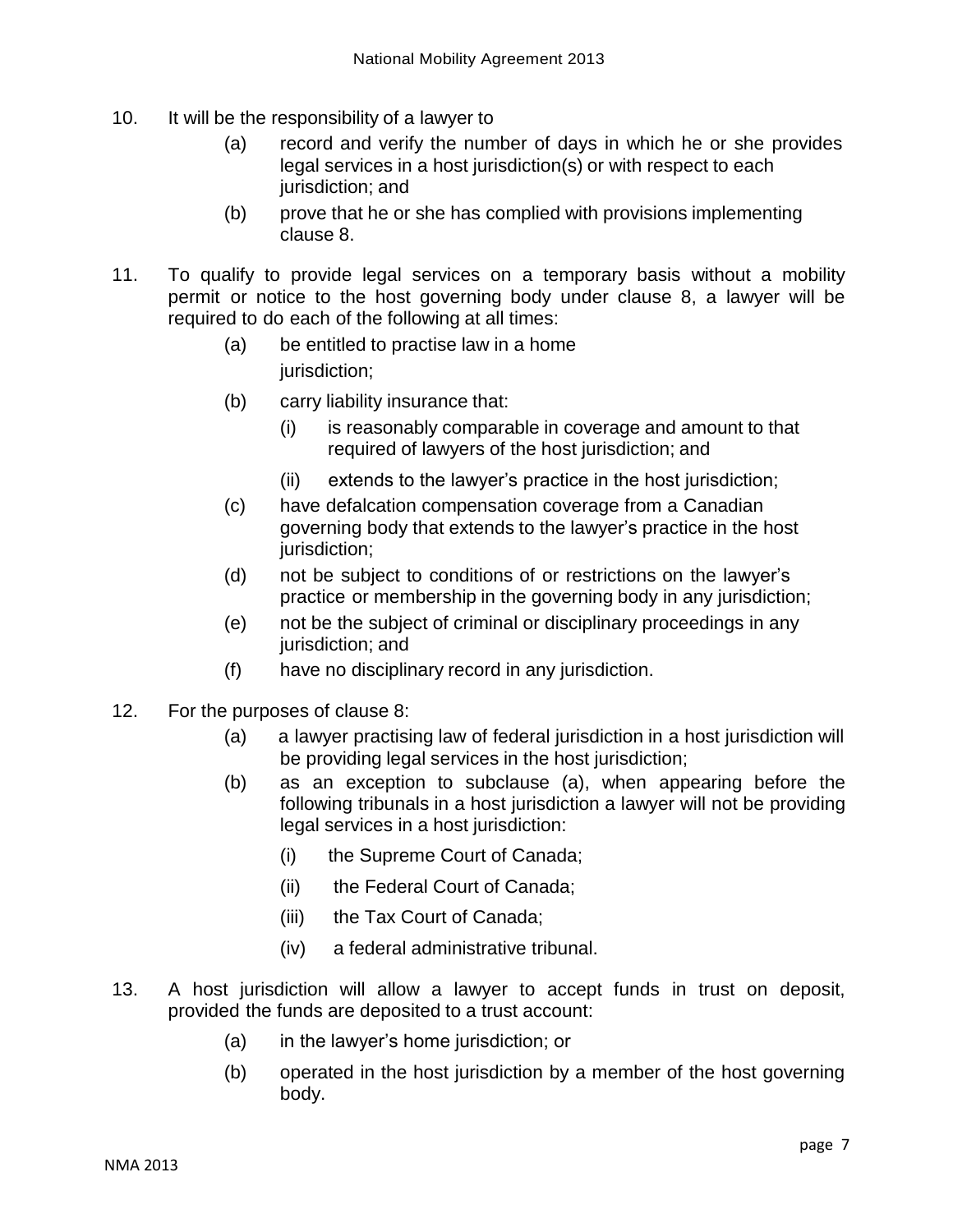#### **Mobility permit required**

- 14. If a lawyer does not meet the criteria in clause 11 to provide legal services in the host jurisdiction or with respect to the law of the host jurisdiction on a temporary basis, a host governing body will issue a mobility permit to the lawyer:
	- (a) on application;
	- (b) if, in the complete discretion of the host governing body, it is consistent with the public interest to do so;
	- (c) for a total of not more than 100 days in a calendar year; and
	- (d) subject to any conditions and restrictions that the host governing body considers appropriate.

#### **Temporary mobility not allowed**

- 15. A host governing body will not allow a lawyer who has established an economic nexus with the host jurisdiction to provide legal services on a temporary basis under clause 8, but will require the lawyer to do one of the following:
	- (a) cease providing legal services in the host jurisdiction forthwith;
	- (b) apply for and obtain membership in the host governing body; or
	- (c) apply for and obtain a mobility permit under clause 14.
- 16. On application, the host governing body will have the discretion to allow a lawyer to continue to provide legal services in the host jurisdiction or with respect to the law of the host jurisdiction pending consideration of an application under clause 15(b) or (c).
- 17. In clause 15, an economic nexus is established by actions inconsistent with temporary mobility to the host jurisdiction, including but not limited to doing any of the following in the host jurisdiction:
	- (a) providing legal services beyond 100 days, or longer period allowed under clause 9;
	- (b) opening an office from which legal services are offered or provided to the public;
	- (c) becoming resident;
	- (d) opening or operating a trust account, or accepting trust funds, except as permitted under clause 13.

#### **National Registry of Practising Lawyers**

18. The signatory governing bodies will establish, maintain and operate a National Registry of Practising Lawyers containing the names of lawyers from each signatory governing body qualified under clause 11 to practise law interjurisdictionally without a mobility permit or notice to the host governing body.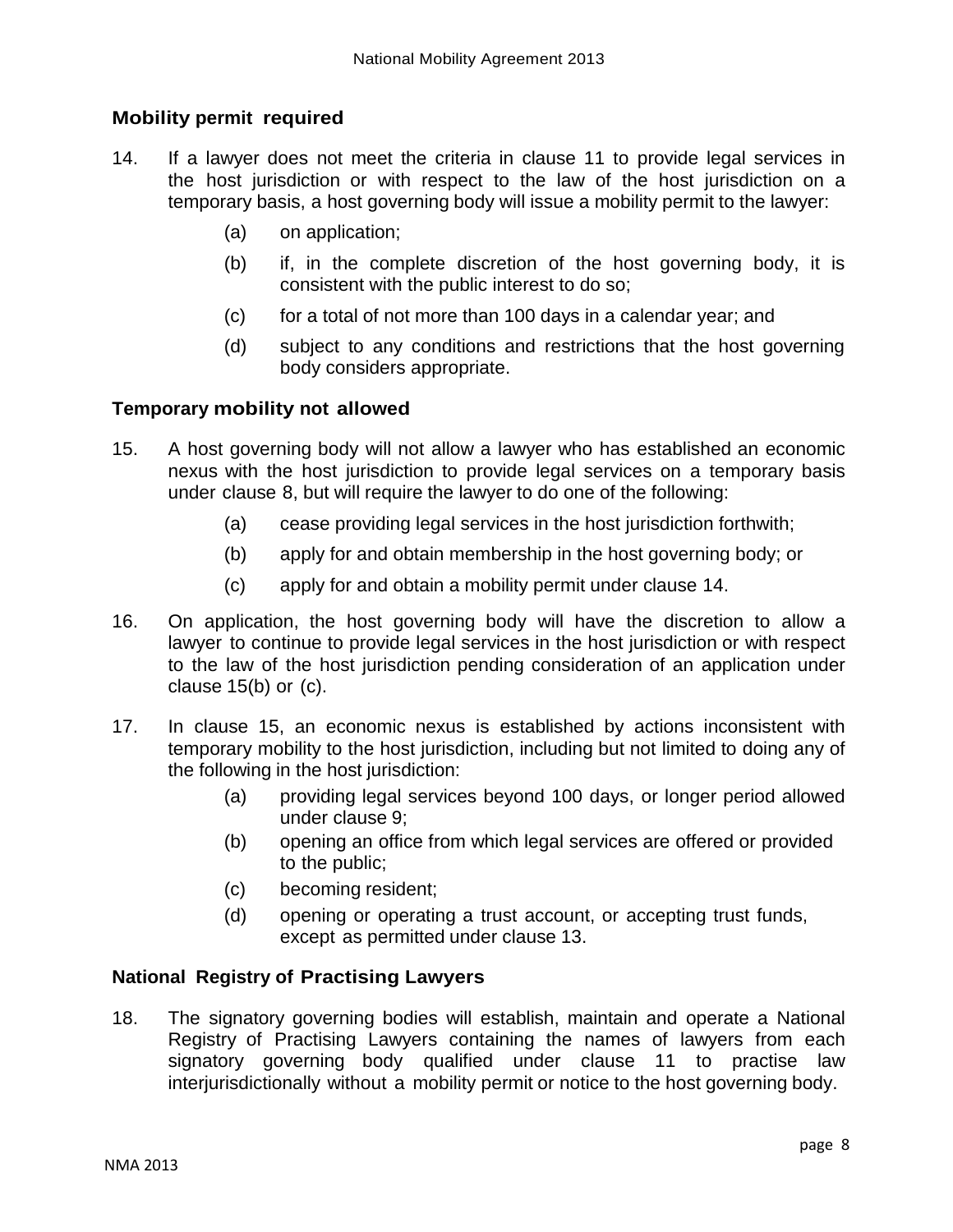19. Each signatory governing body will take all reasonable steps to ensure that all relevant information respecting its members is supplied to the Registry and is kept current and accurate.

#### **Liability Insurance and Defalcation Compensation Funds**

- 20. Each signatory governing body will ensure that the ongoing liability insurance in its jurisdiction
	- (a) extends to its members for the provision of legal services on a temporary basis in or with respect to the law of host signatory jurisdictions; and
	- (b) provides occurrence or claim limits of \$1,000,000 and \$2,000,000 annual per member aggregate.
- 21. In the event that a claim arises from a lawyer providing legal services on a temporary basis, and the closest and most real connection to the claim is with a host jurisdiction, the home governing body will provide at least the same scope of coverage as the liability insurance in the host jurisdiction. For clarity, all claims and potential claims reported under the policy will remain subject to the policy's occurrence or claim limit of \$1,000,000 and \$2,000,000 annual per member aggregate.
- 22. Signatory governing bodies will notify one another in writing, as soon as practicable, of any changes to their liability insurance policies that affect the limits of liability or scope of coverage.
- 23. Signatory governing bodies that are also signatories to the MDCA will apply or continue to apply the provisions of the MDCA respecting defalcation compensation. Signatory governing bodies that are not signatories to the MDCA will apply or continue to apply the provisions of the Interjurisdictional Practice Protocol respecting defalcation compensation, specifically clause 10 of the Protocol and Appendix 6 to the Protocol.
- 24. Signatory governing bodies will notify one another in writing, as soon as practicable, of any changes to their defalcation compensation fund programs that affect the limits of compensation available or the criteria for payment.

#### **Enforcement**

- 25. A host governing body that has reasonable grounds to believe that a member of another governing body has provided legal services in the host jurisdiction will be entitled to require that lawyer to:
	- (a) account for and verify the number of days spent providing legal services in the host jurisdiction; and
	- (b) verify that he or she has not done anything inconsistent with the provision of legal services on a temporary basis.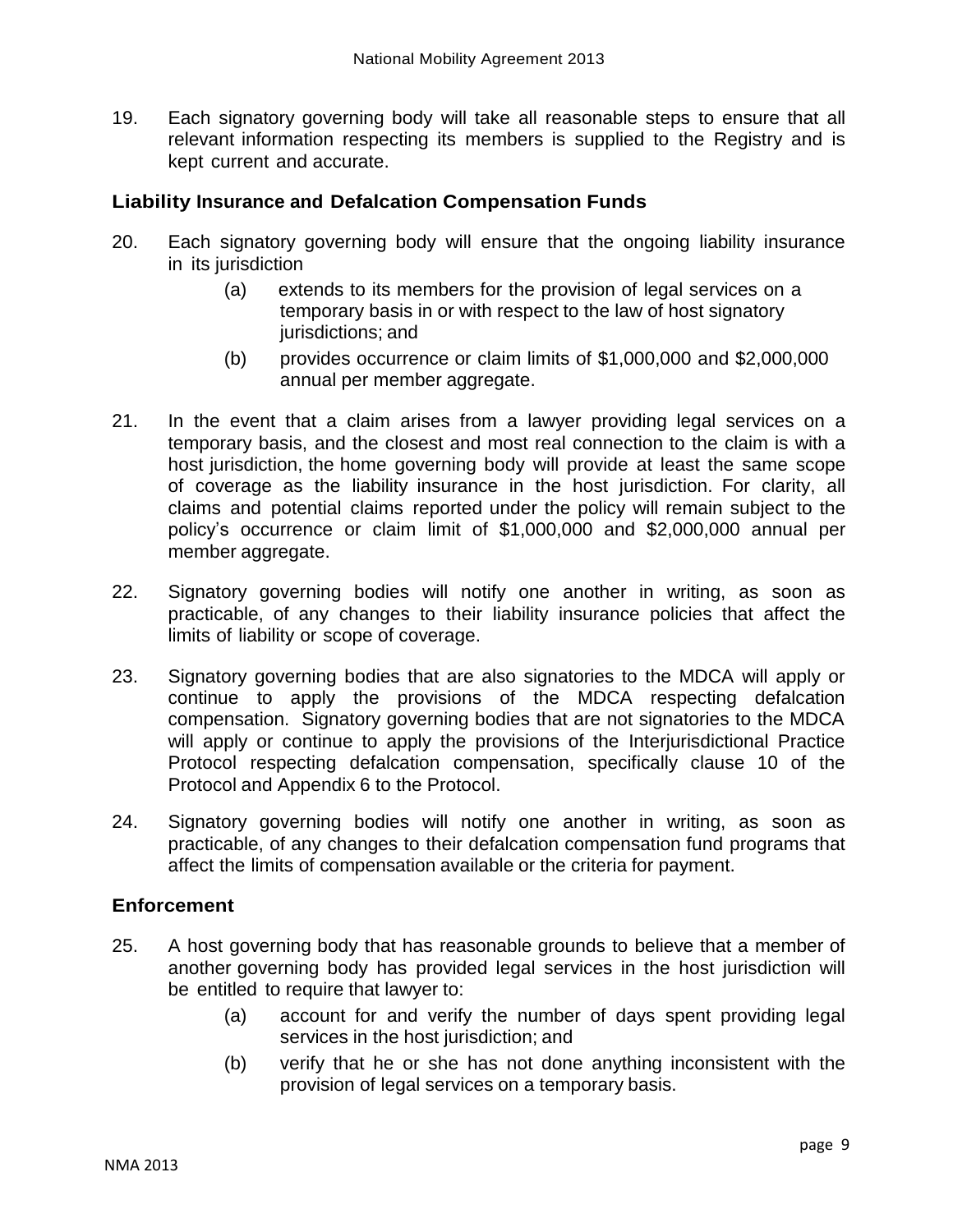- 26. If a lawyer fails or refuses to comply with the provisions of clause 25, a host governing body will be entitled to:
	- (a) prohibit the lawyer from providing legal services in the jurisdiction for any period of time; or
	- (b) require the lawyer to apply for membership in the host jurisdiction before providing further legal services in the jurisdiction.
- 27. When providing legal services in a host jurisdiction or with respect to the law of a host jurisdiction, all lawyers will be required to comply with the applicable legislation, regulations, rules and standards of professional conduct of the host jurisdiction.
- 28. In the event of alleged misconduct arising out of a lawyer providing legal services in a host jurisdiction, the lawyer's home governing body will:
	- (a) assume responsibility for the conduct of disciplinary proceedings against the lawyer unless the host and home governing bodies agree to the contrary; and
	- (b) consult with the host governing body respecting the manner in which disciplinary proceedings will be taken against the lawyer.
- 29. If a signatory governing body investigates the conduct of or takes disciplinary proceedings against a lawyer, that lawyer's home governing body or bodies, and each governing body in whose jurisdiction the lawyer has provided legal services on a temporary basis will provide all relevant information and documentation respecting the lawyer as is reasonable in the circumstances.
- 30. In determining the location of a hearing under clause 28, the primary considerations will be the public interest, convenience and cost.
- 31. A governing body that initiates disciplinary proceedings against a lawyer under clause 28 will assume full responsibility for conduct of the proceedings, including costs, subject to a contrary agreement between governing bodies.
- 32. In any proceeding of a signatory governing body, a duly certified copy of a disciplinary decision of another governing body concerning a lawyer found guilty of misconduct will be proof of that lawyer's guilt.

#### **Permanent Mobility of Lawyers**

- 33. A signatory governing body will require no further qualifications for a member of another governing body to be eligible for membership than the following:
	- (a) entitlement to practise law in the lawyer's home jurisdiction;
	- (b) good character and fitness to be a lawyer, on the standard ordinarily applied to applicants for membership; and
	- (c) any other qualifications that ordinarily apply for lawyers to be entitled to practise law in its jurisdiction.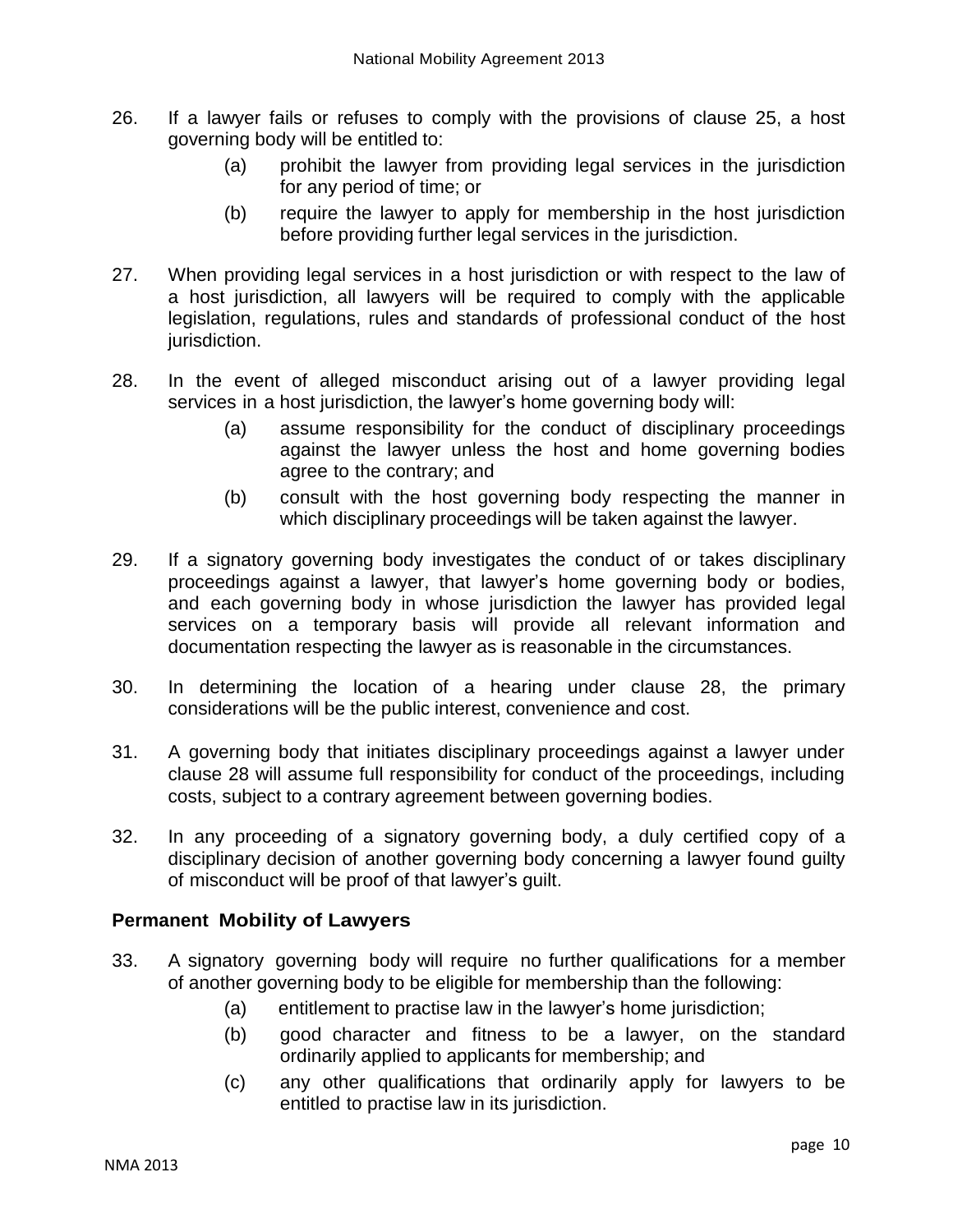- 34. Before admitting as a member a lawyer qualified under clauses 33 to 38, a governing body will not require the lawyer to pass a transfer examination or other examination, but may require the lawyer to do all of the following:
	- (a) provide certificates of standing from all Canadian and foreign governing bodies of which the lawyer is or has been a member;
	- (b) disclose criminal and disciplinary records in any jurisdiction;
	- (c) consent to access by the governing body to the lawyer's regulatory files of all governing bodies of which the lawyer is a member, whether in Canada or elsewhere; and
	- (d) certify that he or she has reviewed all of the materials reasonably required by the governing body.
- 35. Members of the Barreau whose legal training was obtained outside Canada and who have not had their credentials reviewed and accepted by the Barreau are not qualifying members of the Barreau for the purpose of clauses 33 to 40.

#### **Public Information**

36. A governing body will make available to the public information obtained under clause 34 in the same manner as similar records originating in its jurisdiction.

#### **Liability Insurance**

- 37. Subject to clause 40, a signatory governing body other than the Barreau will, on application, exempt a lawyer from liability insurance requirements if the lawyer does the following in another signatory jurisdiction:
	- (a) is resident;
	- (b) is a member of the governing body; and
	- (c) maintains ongoing liability insurance required in that jurisdiction that provides occurrence or claim limits of \$1,000,000 and \$2,000,000 annual per member aggregate.
- 38. For the purposes of clause 37, a lawyer who is resident in Quebec and who is a member of more than one signatory governing body other than the Barreau will be deemed resident in one of the other jurisdictions in which the lawyer is a member, as determined in accordance with nationally consistent criteria to be included in the insurance programs of all signatory jurisdictions. In the event that nationally consistent criteria are not in place, the lawyer will be deemed resident in the jurisdiction of the signatory body in which the lawyer has been a member continuously for the longest period of time.
- 39. In the event that a claim arises from a lawyer providing legal services and the closest and most real connection to the claim is with a jurisdiction in which the lawyer has claimed an exemption under clause 37, the insurance program of the governing body in the jurisdiction where the lawyer is insured will provide at least the same scope of coverage as the liability insurance in the jurisdiction in which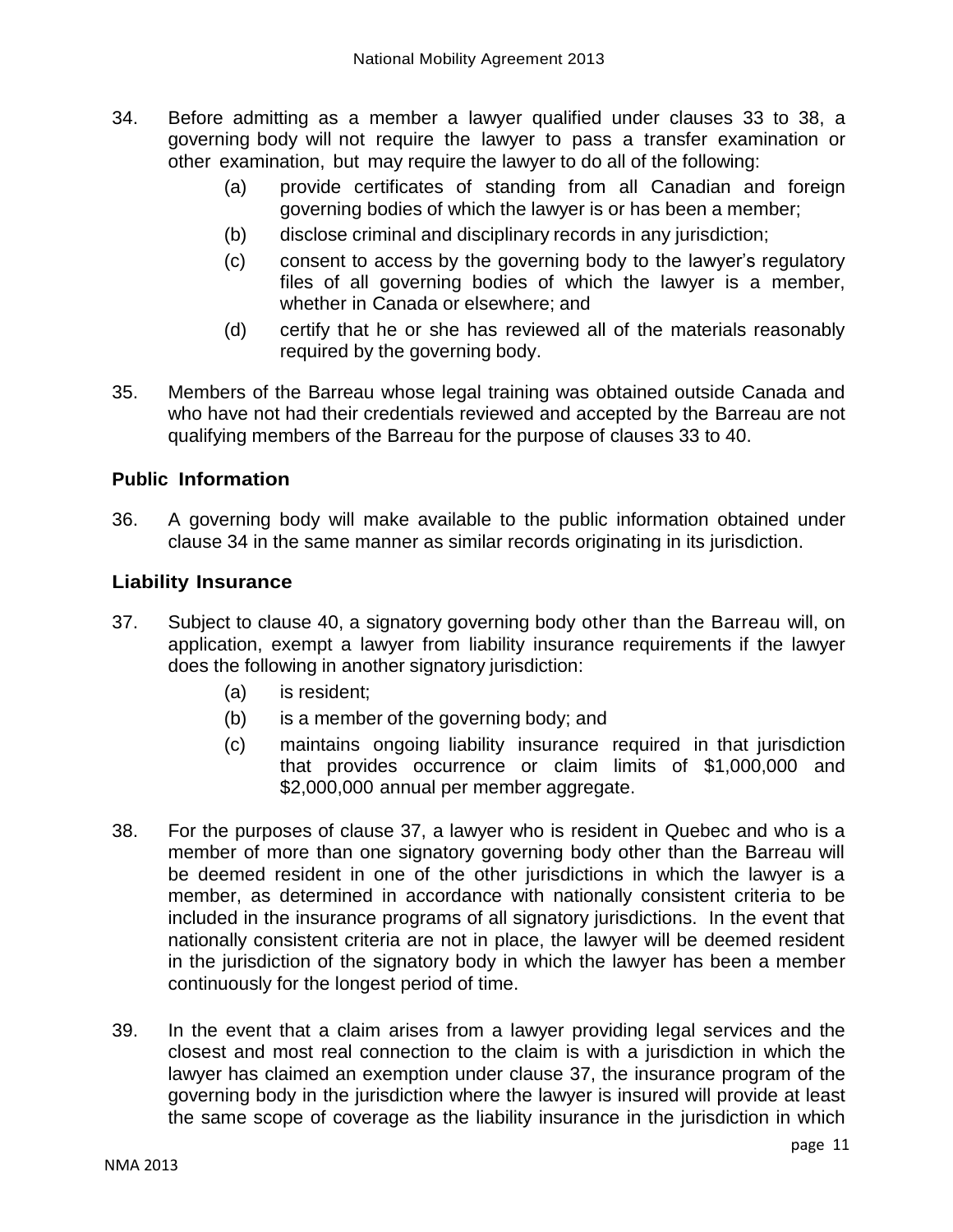the lawyer is exempt. For clarity, all claims and potential claims reported under the policy will remain subject to the policy's occurrence or claim limit of \$1,000,000 and \$2,000,000 annual per member aggregate.

40. A lawyer who is a member of the Barreau and one or more of the other signatory governing bodies must comply with the liability insurance requirements of the Barreau and at least one of the other signatory governing bodies of which the lawyer is a member. Insurance coverage is to be provided as follows:

> (a) by the professional liability insurance program of the Barreau with respect to services provided by the lawyer as a member of the Barreau;

> (b) by the professional liability insurance program of a signatory governing body other than the Barreau with respect to services provided by the lawyer as a member of a signatory governing body other than the Barreau.

# **Temporary Mobility between Quebec and Common Law Jurisdictions**

- 41. The Barreau will permit lawyers entitled to practise law in a home jurisdiction, on application under regulations that apply to the Barreau, to provide legal services in Quebec or with respect to the law of Quebec on a specific case or for a specific client for a period of up to one year, which may be extended on application to the Barreau.
- 42. A signatory governing body, other than the Barreau, will permit members of the Barreau to provide legal services in its jurisdiction or with respect to the law of its jurisdiction on one of the following bases:
	- (a) as provided in clauses 8 to 32; or
	- (b) as permitted by the Barreau in respect of the members of the signatory governing body.

## **Permanent Mobility of Quebec Notaries**

- 43. Signatory common law governing bodies will establish and maintain a program in order to grant Canadian Legal Advisor ("CLA") status to qualifying members of the Chambre.
- 44. Members of the Chambre whose legal training was obtained outside Canada and who have not had their credentials reviewed and accepted by the Chambre are not qualifying members of the Chambre for the purpose of clauses 42 to 49.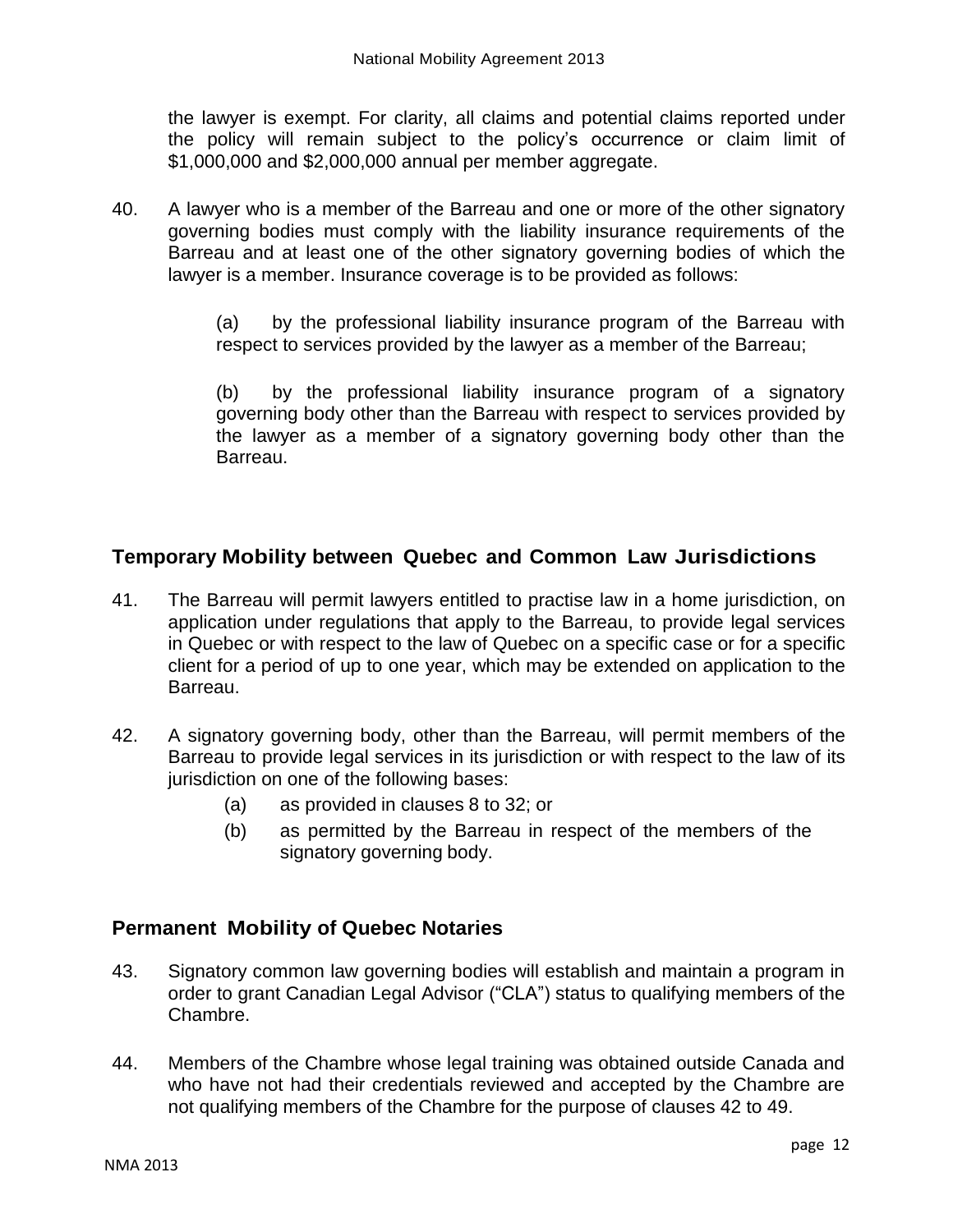- 45. A member of the Chambre who is granted the status of CLA in any jurisdiction outside of Quebec may, in his or her capacity as a CLA:
	- (a) give legal advice and consultations on legal matters involving the law of Quebec or involving matters under federal jurisdiction;
	- (b) prepare and draw up a notice, motion, proceeding or similar document intended for use in a case before a judicial or quasijudicial body in a matter under federal jurisdiction where expressly permitted by federal statute or regulations;
	- (c) give legal advice and consultations on legal matters involving public international law; and
	- (d) plead or act before a judicial or quasi-judicial body in a matter under federal jurisdiction where expressly permitted by federal statute or regulations.
- 46. A governing body will require no further qualifications for a notary to be eligible for status as a CLA beyond the following:
	- (a) entitlement to practise the notarial profession in Quebec; and
	- (b) good character and fitness to be a member of the legal profession, on the standard ordinarily applied to applicants for membership.
- 47. Before granting CLA status to a notary qualified under clauses 42 to 50, a governing body will not require the notary to pass a transfer examination or other examination, but may require the notary to do all of the following:
	- (a) provide certificates of standing from all Canadian and foreign governing bodies of the legal profession of which the notary is or has been a member;
	- (b) disclose criminal and disciplinary records in any jurisdiction; and
	- (c) consent to access by the governing body to the notary's regulatory files of all governing bodies of the legal profession of which the notary is a member, whether in Canada or elsewhere.
- 48. A governing body will make available to the public information obtained under clause 47 in the same manner as similar records originating in its jurisdiction.
- 49. A governing body must require that a notary who is granted the status of a CLA continue to maintain his or her practising membership in the Chambre.
- 50. The Chambre will continue to make available to its members who are also CLAs in another jurisdiction ongoing liability insurance with minimum occurrence or claim limits for indemnity of \$1,000,000 and \$2,000,000 annual per member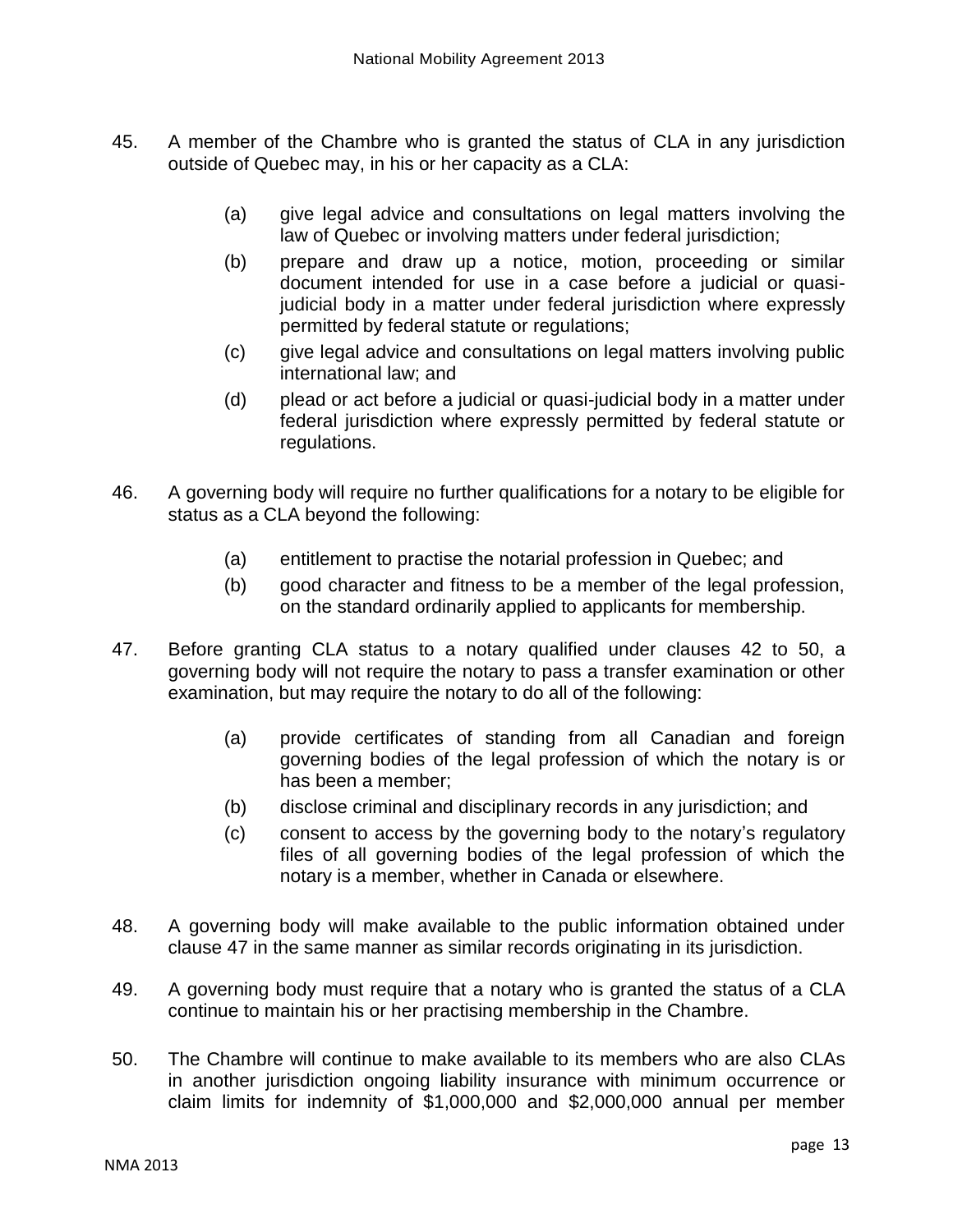aggregate.

## **Inter-Jurisdictional Practice Protocol**

51. The signatory governing bodies agree that the Inter-Jurisdictional Practice Protocol will continue in effect, to the extent that it is not replaced by or inconsistent with legislation, regulation and programs adopted and implemented to give effect to this agreement.

## **Transition Provisions**

- 52. This agreement is a multi-lateral agreement, effective respecting the governing bodies that are signatories, and it does not require unanimous agreement of Canadian governing bodies.
- 53. Provisions governing temporary and permanent mobility in effect at the time that a governing body becomes a signatory to this agreement will continue in effect:
	- (a) with respect to all Canadian lawyers until this agreement is implemented; and
	- (b) with respect to members of Canadian law societies that are not signatories to this agreement.

#### **Withdrawal**

- 54. A signatory may cease to be bound by this agreement by giving each other signatory written notice of at least one clear calendar year.
- 55. A signatory that gives notice under clause 54 will:
	- (a) immediately notify its members in writing of the effective date of withdrawal; and
	- (b) require that its members who provide legal services in the jurisdiction of another signatory governing body ascertain from that governing body its requirements for inter-provincial mobility before providing legal services in that jurisdiction after the effective date of withdrawal.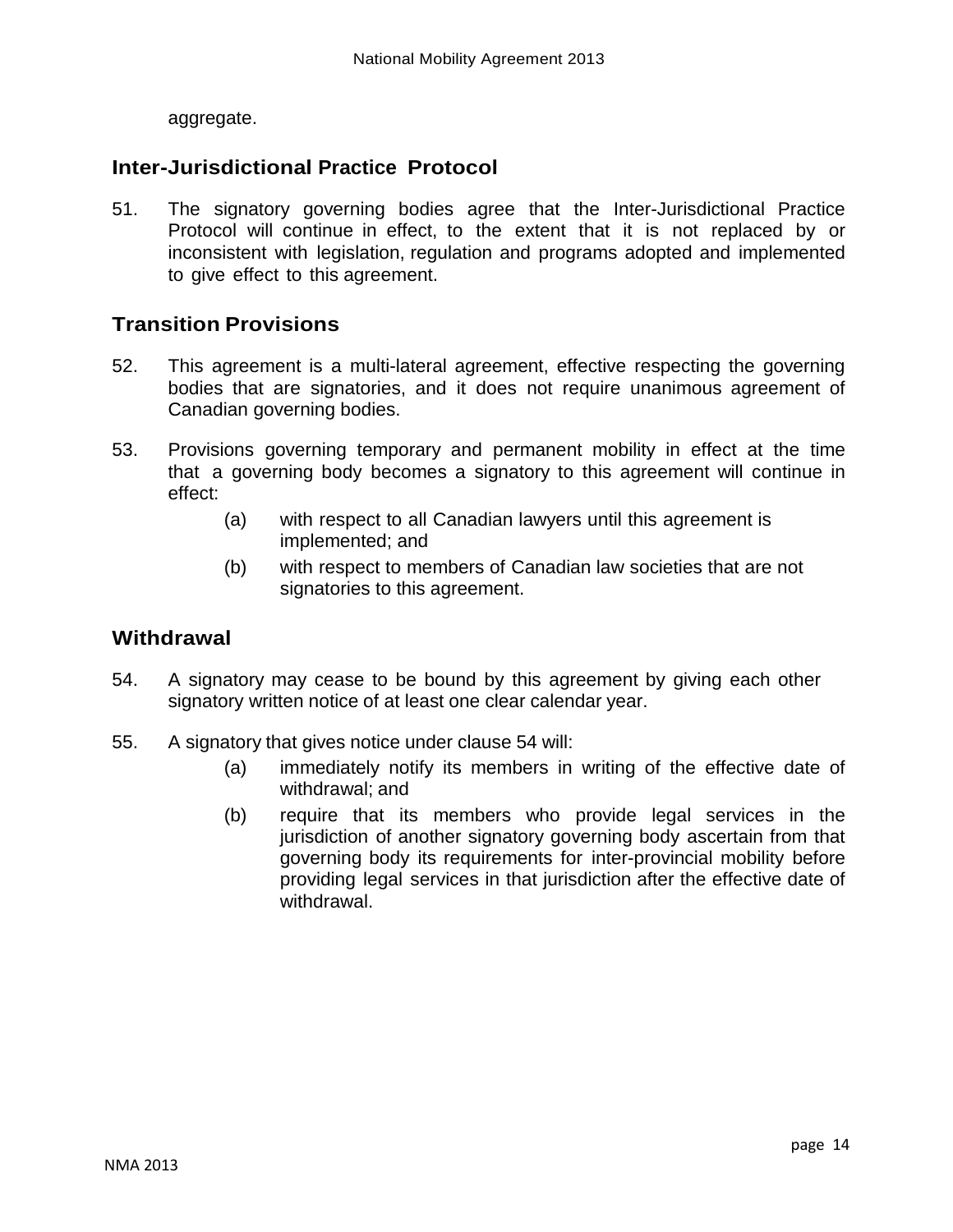#### **SIGNED as indicated in respect of each signatory below**

#### LAW SOCIETY OF BRITISH COLUMBIA

Per: with the contract of the contract of the contract of the contract of the contract of the contract of the contract of the contract of the contract of the contract of the contract of the contract of the contract of the

Authorized Signatory **Date** 

LAW SOCIETY OF ALBERTA

Per:

Authorized Signatory **Date** 

LAW SOCIETY OF SASKATCHEWAN

Per:

Authorized Signatory **Date** 

LAW SOCIETY OF MANITOBA

Per: with the contract of the contract of the contract of the contract of the contract of the contract of the contract of the contract of the contract of the contract of the contract of the contract of the contract of the

Authorized Signatory **Date** 

LAW SOCIETY OF UPPER CANADA

Per:

Authorized Signatory **Date** 

<u> 1980 - Johann Barbara, martxa al</u>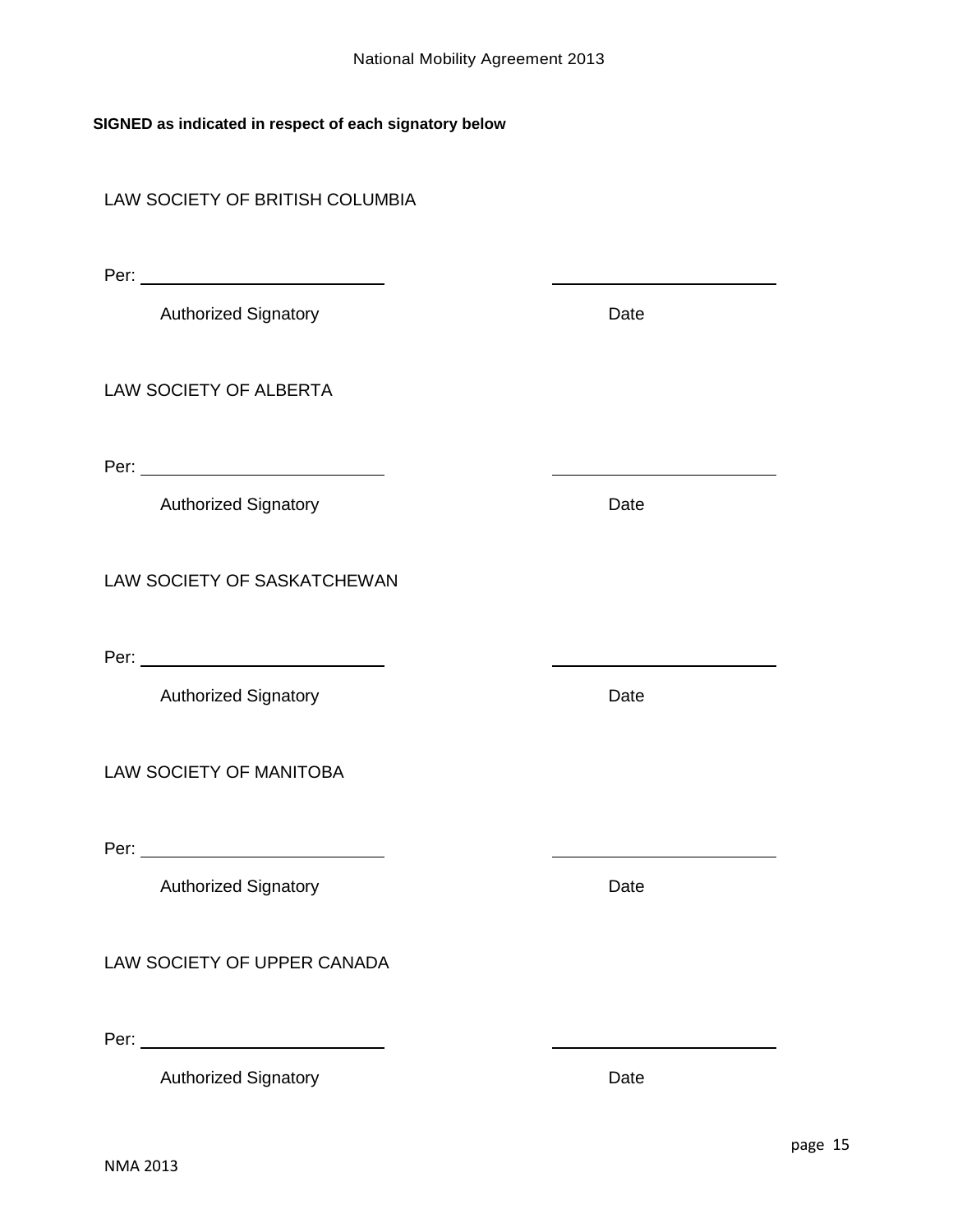## BARREAU DU QUÉBEC

Per:

Authorized Signatory **Date** 

### CHAMBRE DES NOTAIRES DU QUÉBEC

Per:

Authorized Signatory **Date** 

LAW SOCIETY OF NEW BRUNSWICK

Per:

Authorized Signatory **Date** 

NOVA SCOTIA BARRISTERS' SOCIETY

Per:

Authorized Signatory **Date** 

LAW SOCIETY OF PRINCE EDWARD ISLAND

Per:

Authorized Signatory **Date** 

NMA 2013